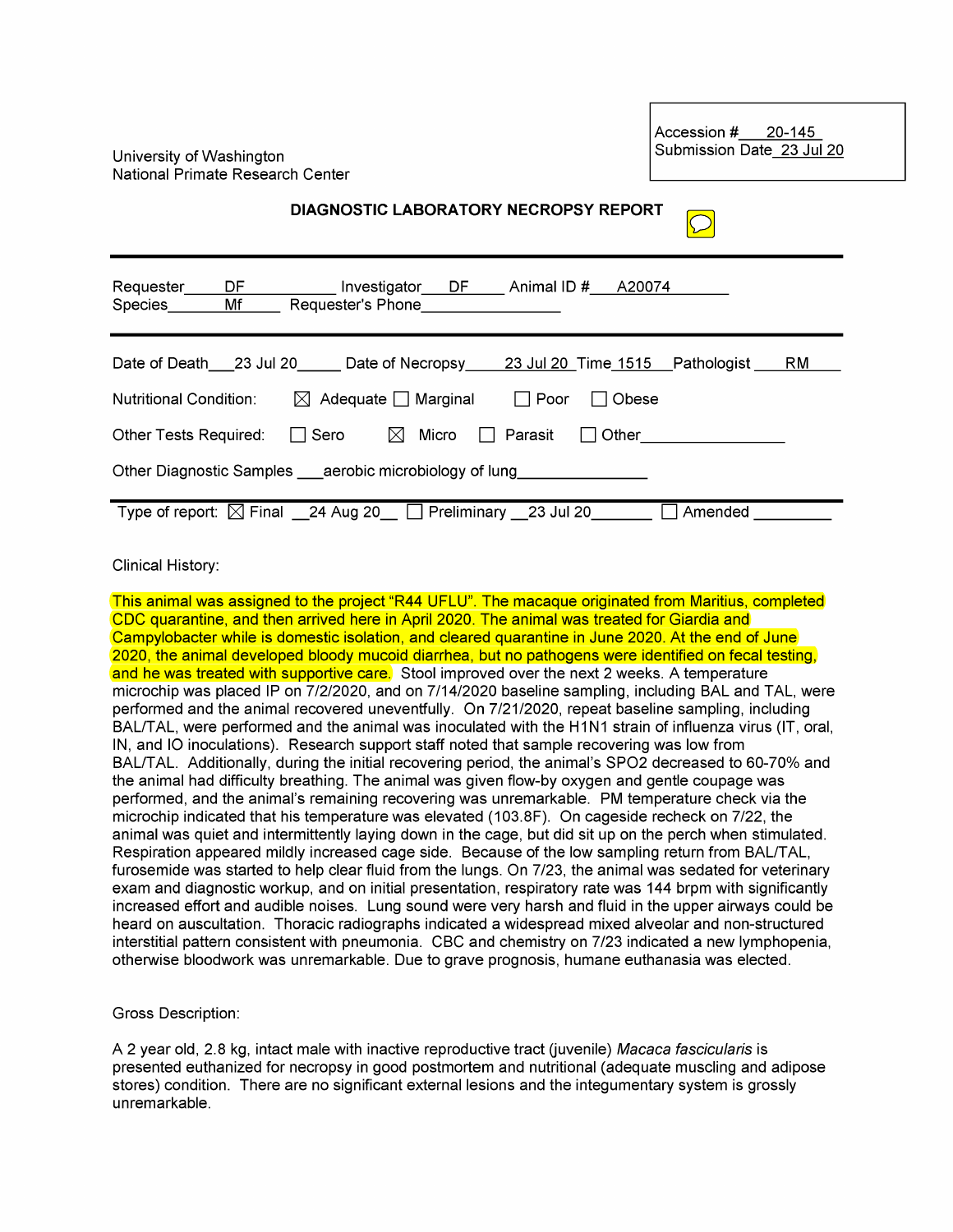The hilar to mid portions of all lung lobes are mottled deep red, purple and pink, with some regions barely floating in formalin. The respiratory system is otherwise grossly unremarkable.

The nervous, cardiovascular, digestive, urogenital, endocrine, hemic-lymphatic and musculoskeletal systems are grossly unremarkable.

Gross Diagnosis(es):

1. Severe, multifocal-hilar, acute to subcute pneumonia

## Gross Comments:

The gross lesions are most suggestive of a severe viral/influenza pneumonia rather than a bacterial pneumonia, however gross findings can be misleading. Further interpretations are pending histology and microbiology. Portions of all lung lobes and trachea preserved in formalin for histology. Samples acquired as per research protocol (copy in case folder).

Histological Findings:

Blocks/sections are as follows:

1 is left caudal lung lobe 2 is left cranial lung lobe 3 is left mid lung lobe 4 is right accessory lung lobe and trachea 5 is right caudal lung lobe 6 is right cranial lung lobe 7 is right mid lung lobe

All lung lobes have similar, diffuse inflammation that varies in degree as follows:

Left caudal lung lobe has moderate to extensive lesions.

Left cranial and mid lung lobes have mild to moderate lesions.

Right accessory lung lobe has moderate to extensive lesions.

Right caudal lung lobe has extensive lesions including moderate sized areas multifocally of alveolar necrosis.

Right cranial and mid lung lobes have mild to moderately extensive lesions.

Lesions are characterized by alveolar edema, fibrin deposition, suppurative to pyogranulomatous (neutrophils, lymphocytes and macrophages) inflammation, and alveolar ducts and bronchioles (respiratory bronchioles and terminal bronchioles) have multifocal, moderate loss of mucosa and with mild to occasionally extensive luminal extension of inflammatory changes described above. Occasional bronchi have small regions of mucosal attenuation as well, and minor submucosal mixed inflammation.

Lobes with areas of extensive lesions also have regions of extensive fibrin deposition with fibrinous alveolar pseudomembrane formation multifocally, multifocal areas of moderate alveolar septal thickening by edema and inflammatory cells as described above, and multifocal small to moderate sized regions of alveolar necrosis/effacement.

Lungs also have (pre-existing) mild perivascular, peribronchiole and peribronchiolar lymphohistiocytic aggregates and minimal pneumoconiosis.